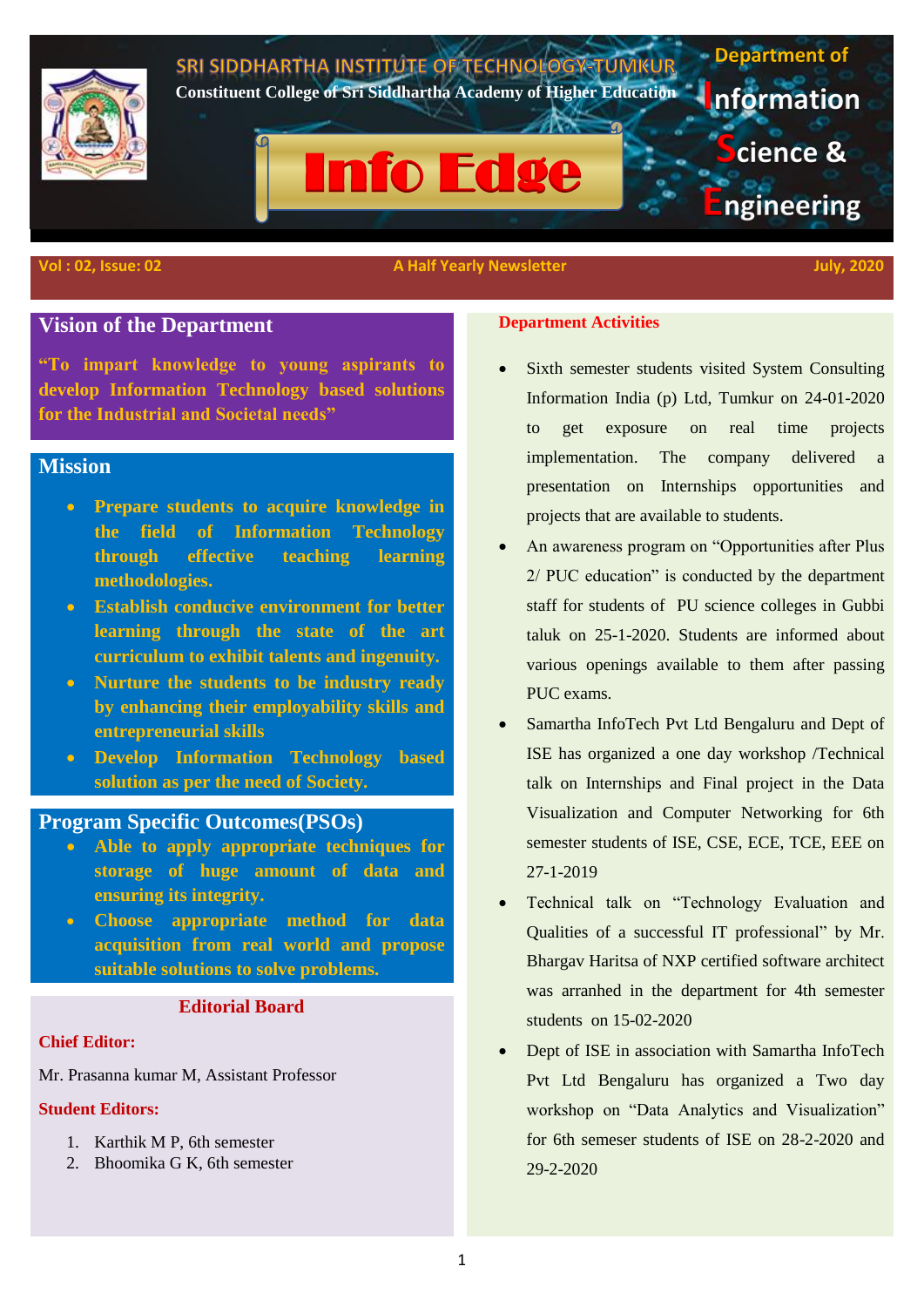### **Department Activities**

- Parent meeting was conducted on 19-2-20 in the department.
- 4th and 6th semester students along with two faculties attended the "Open Day" event at IISc, Bengaluru on 29-02-20.
- Online classes were conducted for students through Google Meet during Corona Holidays.
- Prasanna Kumar M, Asst. Professor, delivered an online guest lecture on "Trends and Opportunities in IoT" at CIT, Gubbi.
- A one-day workshop on "NBA-CO-PO Attainment" was organized in the department

# **Digital Twin Technology**

 The digital twin is a digital or virtual copy of the physical product and its dynamics in all aspects. It covers the whole lifecycle of a product. Digital Twin describe the design of the product, how to manufacture the product and how the product behaves in operation, in service and in maintenance. If we have a digital twin that really represents the physical product in the digital world, then we can optimise the system, adopt new ways of working and gain flexibility. Until optimal solution is obtained, we spend less resources like monetary resources and manpower. Thus, a product behaviour can be simulated and tested long before a physical prototype has been built. It is more than a simulation and a kind simulation of many different models instead of one.



The term digital twin was first coined by Michel Grieves in 2002. Nasa was one of the first to use this technology for space exploration missions. Digital twin connects the real and virtual world by collecting data from the installed sensors. The data is evaluated and simulated in the virtual copy of the physical assets. This integration of real and virtual helps in optimizing the performance of the real assets. Digital twin can be used in manufacturing, automotive, construction, utilities, health care and so on. Digital twin is the next big thing in the fourth industrial revolution for the development of new products and processes.

 For example, manufacturing an aircraft machine can be a complex and costly process. Assembling the first prototype from the parts that haven't been developed to test it together often cause problem and getting everything to function properly may require significant amount of time, material and effort. We can combine the all plans for our machine into a single virtual model called digital twin. The machine can be tested in different environments and on the actual task that it has been designed. We will be able to detect potential problems before anything even been built. Beyond this digital twin facilitates to monitor aircraft machine in real time and detect potential failure or wear and tear of the machine well before any damage.

 Digital twin can be thought of as a living model that drives business outcome. They are also changing how technologies such as IoT, AI and analytics are optimized. Digital twin enables more profitable, safe and sustainable operations. Some of the companies offering digital twin services today are Cisco, IBM, Bosch, Microsoft Azure digital twin, Siemens, and etc

**Prasanna Kumar M,**  Asst Professor Dept. of ISE.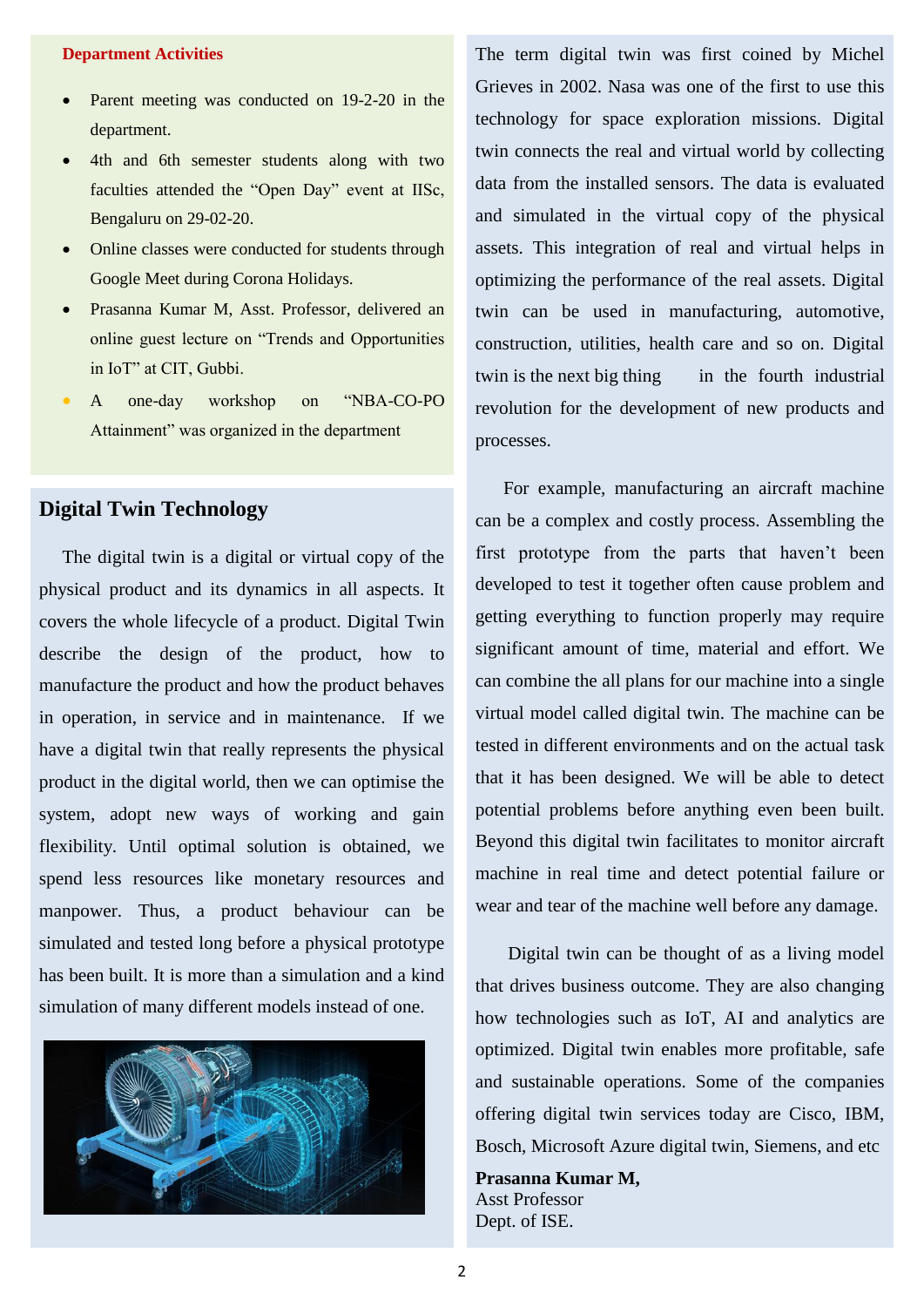## **Artificial Intelligence: The future mankind**

 A classic introduction to Artificial Intelligence intended to bridge a gap between theory and practical,as we all know AI is the most trending topic of this decade.AI refers to the simulation of human intelligence in machines that are programmed to think like humans. The ideal characteristic of artificial intelligence is its ability to work that have the best chance of achieving a specific goal,and the goal includes learning, reasoning, and perception.

 In Bagavad Gita [9.10], the AI system of Lord Krishna is described as follows:

"mayadhyaksena prakrtih suyate sa-characharam hetunanena kaunteya jagad viparivartate"

 Just like an engineer feeds his computer programming into a machine, the intellectual head feeds his programming into the cosmic machine and it works without a fault ostensibly with a brain of its own. When most people hear the term artificial intelligence, the first thing they usually think of is robots. That's because big-budget films about humanlike machines that wreak havoc on Earth. But nothing could be further from the truth. Artificial i is based on the principle that human intelligence can be defined in a way that a machine can easily execute tasks, from the most simple to more complex and main subject of AI is Machine learning further into deep learning,the motto of artificial intelligence is to make machine learn things.

Categorization of Artificial Intelligence

- Weak Artificial Intelligence
- Strong Artificial Intelligence

Weak artificial intelligence embodies a system designed to carry out one particular job. Weak AI systems include video games, personal assistants such as Amazon's Alexa and Apple's Siri and Google assistant. Strong artificial intelligence systems are systems that carry on the tasks considered to be human-like. These tend to be more complex and complicated systems. They are programmed to handle situations in which they may be required to problem solve without having a person intervene. These kinds of systems can be found in applications like selfdriving cars or in hospital operators.

 The fields of computer vision and Natural Language Processing (NLP) are making breakthroughs that no one could've predicted. We see both of them in our lives more and more, facial recognition in our smart-phones, language translation software, self-driving cars and so on. Prudent governance at the global level will be essential to ensure that this era-defining technology will bring about broadly shared safety and prosperity.

 Today, the error rate in humans is only 3% in computer vision. This means computers are already better at recognizing and analyzing images than humans. What an amazing feat! Decades ago, computers were hunks of machinery the size of a room; today, they can perceive the world around us in ways that we never thought possible. The progress we've made from 26% error in 2011 to 3% error in 2016 is hugely impact. The way I like to think is, computers have now evolved eyes that work.So,what might we see in near future is Sci-fi becoming a reality, and it is only a matter of time before we attain "Artificial General Intelligence"

**Chinmaya Udupa,** Student, 3rd Semester, ISE